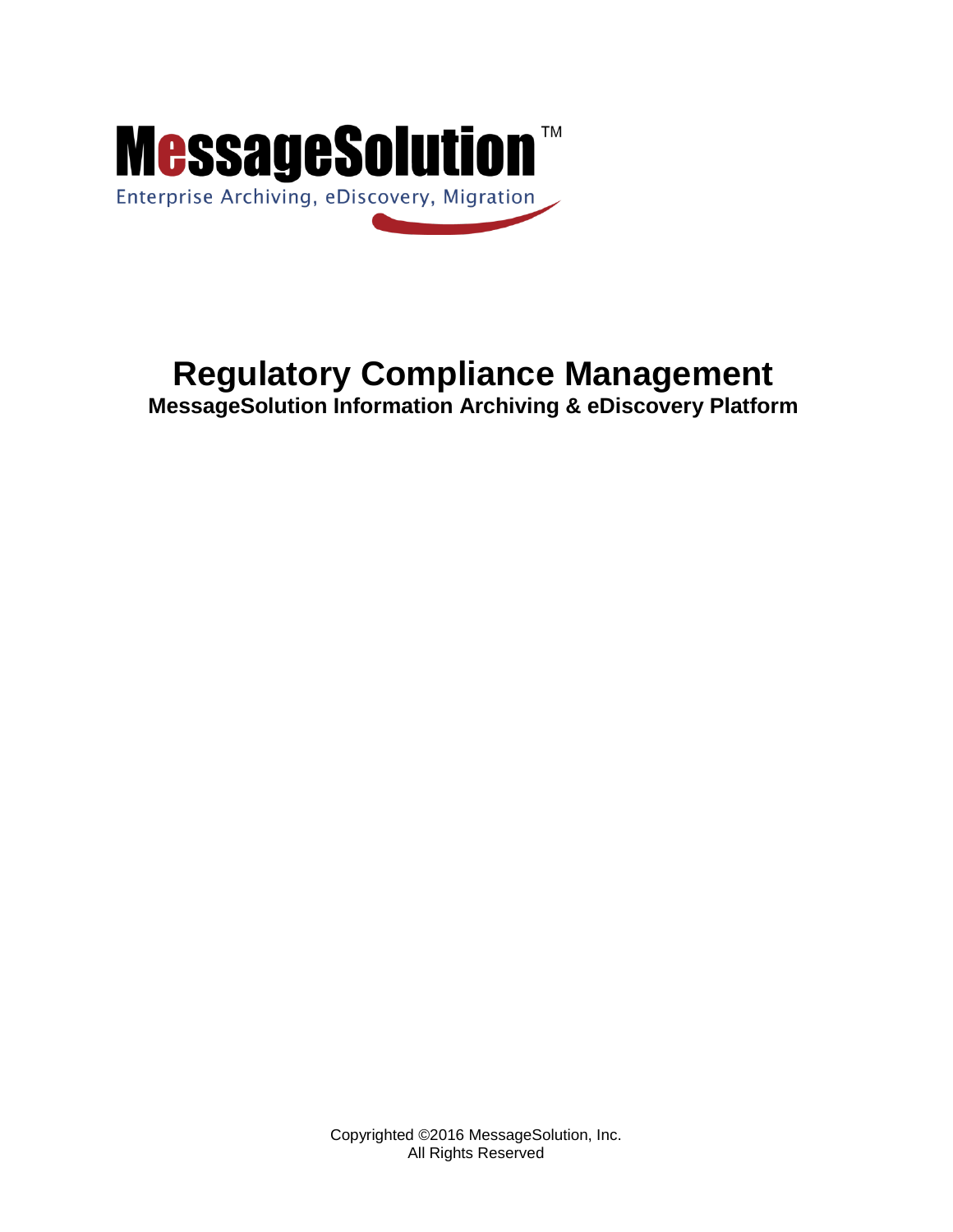

# **Regulatory Compliance Management**

**MessageSolution Information Archiving & eDiscovery Platform**

# **Table of Contents**

| Chapter 2: Regulatory Compliance - Regulations by Industry  4             |
|---------------------------------------------------------------------------|
| Chapter 3: Regulatory Compliance - Regulations by Country 6               |
|                                                                           |
| <b>Chapter 5: Commonly Encountered Global and Federal Regulations  12</b> |
|                                                                           |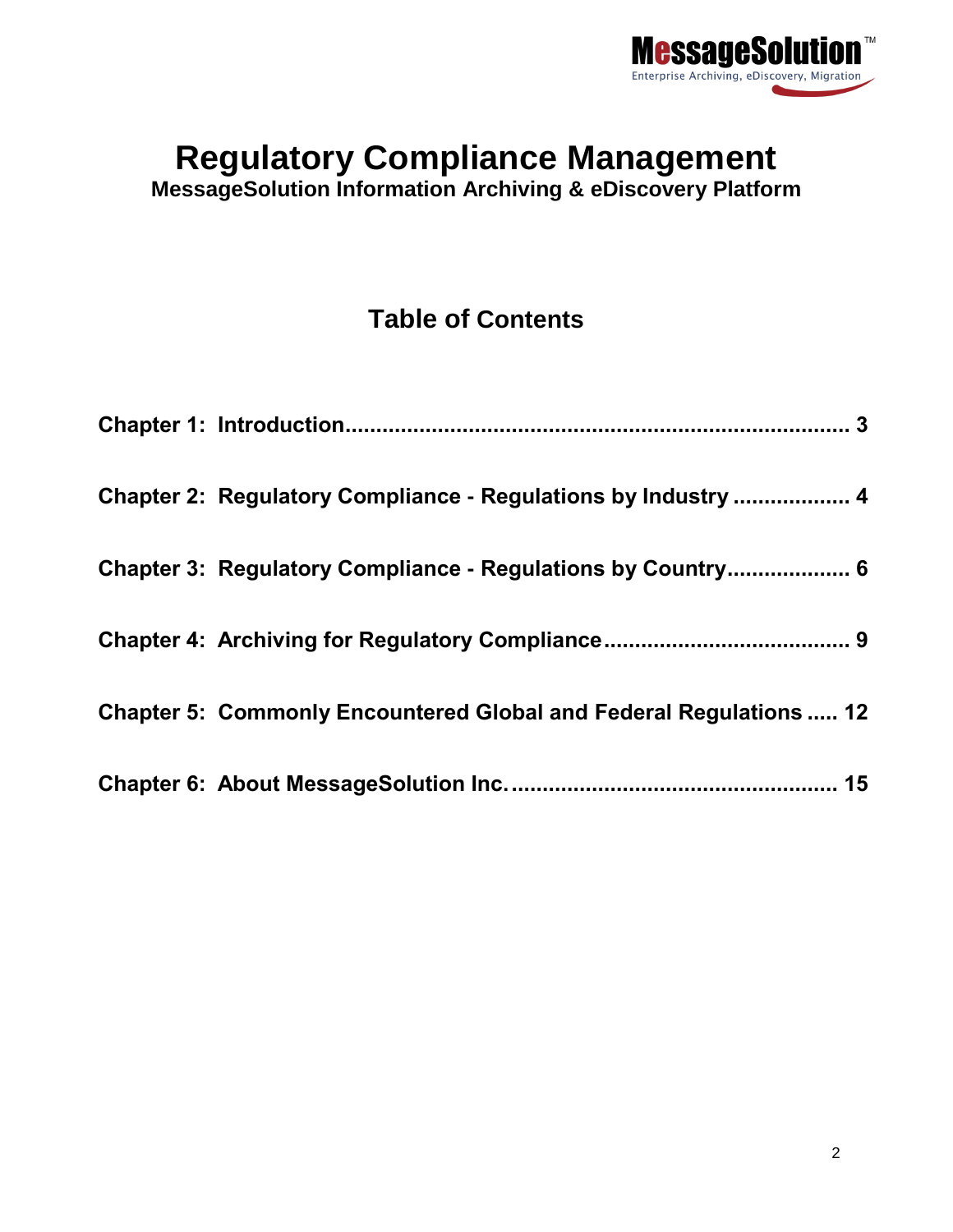# <span id="page-2-0"></span>**Chapter 1: Introduction**

Throughout the world, there are strict regulations laid out by industries and all levels of government to regulate the protection and lifecycle of Electronically Stored Information (ESI). Most regulations require organizations to invest a combination of financial, technical and human resources to achieve compliance. According to Gardner Research, more than \$6 billion was spent on compliance with Sarbanes-Oxley alone.

MessageSolution provides a turnkey solution that allows each organization to customize information archiving, retention and privacy policies to achieve comprehensive compliance. Multi-tiered policy capabilities also allow organizations to balance record retention with data storage optimization and mitigating unnecessary legal risk.

## **The Critical Elements of Compliance**

There are three critical elements of regulatory compliance with overlapping relationships: process, people and technology. Together, these form the basis of all compliance efforts. These, in turn, overlap with governance structures, disclosure and auditability.



The central circle indicates other areas of intersection — specifically:

Enterprise Archiving, eDiscovery, Migration

• The management domain occurs at the intersection of people, governance and process.

 The policy domain occurs at the intersection of technology, disclosure and process.

• The risk domain occurs at the intersection of people, auditability and technology.

<span id="page-2-1"></span>John A. Wheeler, French Caldwell "*Understanding the Components of Compliance*" 24 July 2012 ID:G00234045. Gartner, Inc.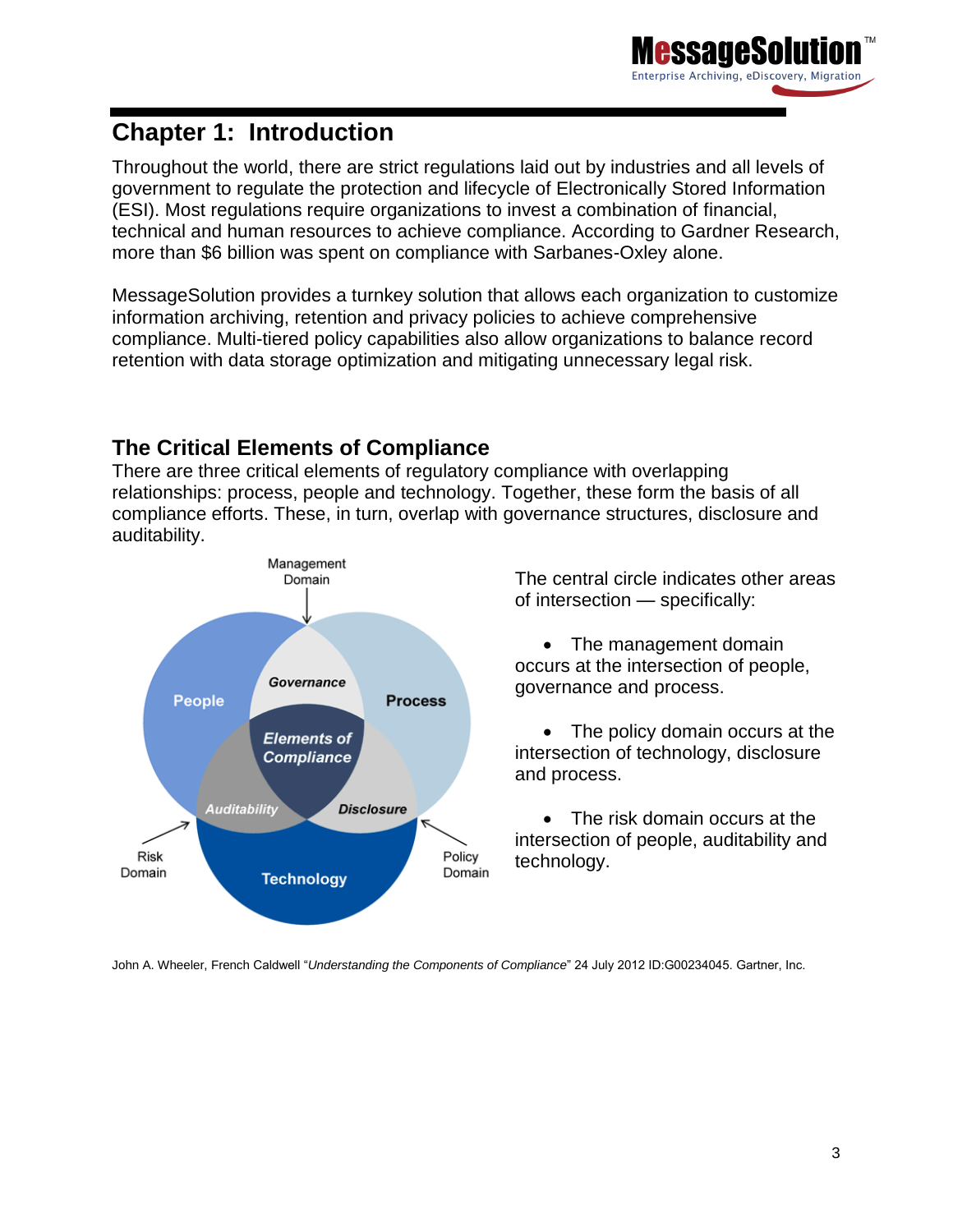

# **Chapter 2: Regulatory Compliance Regulations by Industry**

| <b>Finance</b>                                                       |                                                                                 |                                                                                                                                                                   |  |  |  |  |  |  |
|----------------------------------------------------------------------|---------------------------------------------------------------------------------|-------------------------------------------------------------------------------------------------------------------------------------------------------------------|--|--|--|--|--|--|
| <b>Registered</b><br><b>Investment</b><br><b>Advisor</b>             | <b>Investment Advisors Act</b><br><b>SEC Rule 204-2</b>                         | Relevant data must be kept for no less<br>than 5 years                                                                                                            |  |  |  |  |  |  |
| <b>Internal Auditor</b>                                              | Sarbanes-Oxley (SOX)<br>section 802                                             | Retain relevant data for no less than 7<br>years                                                                                                                  |  |  |  |  |  |  |
| <b>Internal Auditor</b>                                              | IRS (IRC/FICA)<br>26 CFR 31.6001                                                | Retain relevant data for 4 years after<br>tax due date or date paid, whichever<br>is later. Data related to a claim must<br>be kept for 4 years after filing date |  |  |  |  |  |  |
| <b>Bank</b>                                                          | <b>Gramm-Leach Bliley Act</b><br>(GLBA)                                         | Ensure confidentiality of customer<br>financial information                                                                                                       |  |  |  |  |  |  |
| <b>Hedge Fund</b>                                                    | SEC Rule 203(b)(3)-2                                                            | No less than 5 years                                                                                                                                              |  |  |  |  |  |  |
| <b>Broker Dealers</b>                                                | <b>SEC 17a-4</b>                                                                | Surveillance                                                                                                                                                      |  |  |  |  |  |  |
| <b>Healthcare</b>                                                    |                                                                                 |                                                                                                                                                                   |  |  |  |  |  |  |
| <b>Health Insurance</b>                                              | The Health Insurance<br>Portability and<br><b>Accountability Act</b><br>(HIPAA) | Retain and protect patient information<br>for 6 years or 2 years after patient<br>passing                                                                         |  |  |  |  |  |  |
| <b>Hospitals</b>                                                     | The Health Insurance<br>Portability and<br><b>Accountability Act</b><br>(HIPAA) | Retain and protect patient information<br>for 6 years or 2 years after patient<br>passing                                                                         |  |  |  |  |  |  |
| <b>Medical Records</b>                                               | DHHS (Medicare)<br>42 CFR 482.24,26,52                                          | Medical records must be kept for 5<br>years after the last entry or change<br>unless required to retain longer by<br>state law                                    |  |  |  |  |  |  |
|                                                                      | <b>Education</b>                                                                |                                                                                                                                                                   |  |  |  |  |  |  |
| <b>Education</b><br><b>Records</b>                                   | <b>State Law</b><br>Requirements                                                | Some state laws require educational<br>records to be kept for a set period of<br>time                                                                             |  |  |  |  |  |  |
| DOEd (FERPA)<br><b>Educational</b><br>34 CFR 99.32<br><b>Records</b> |                                                                                 | Data relating to transactions FERPA<br>transactions must be kept as long as<br>the student record is maintained                                                   |  |  |  |  |  |  |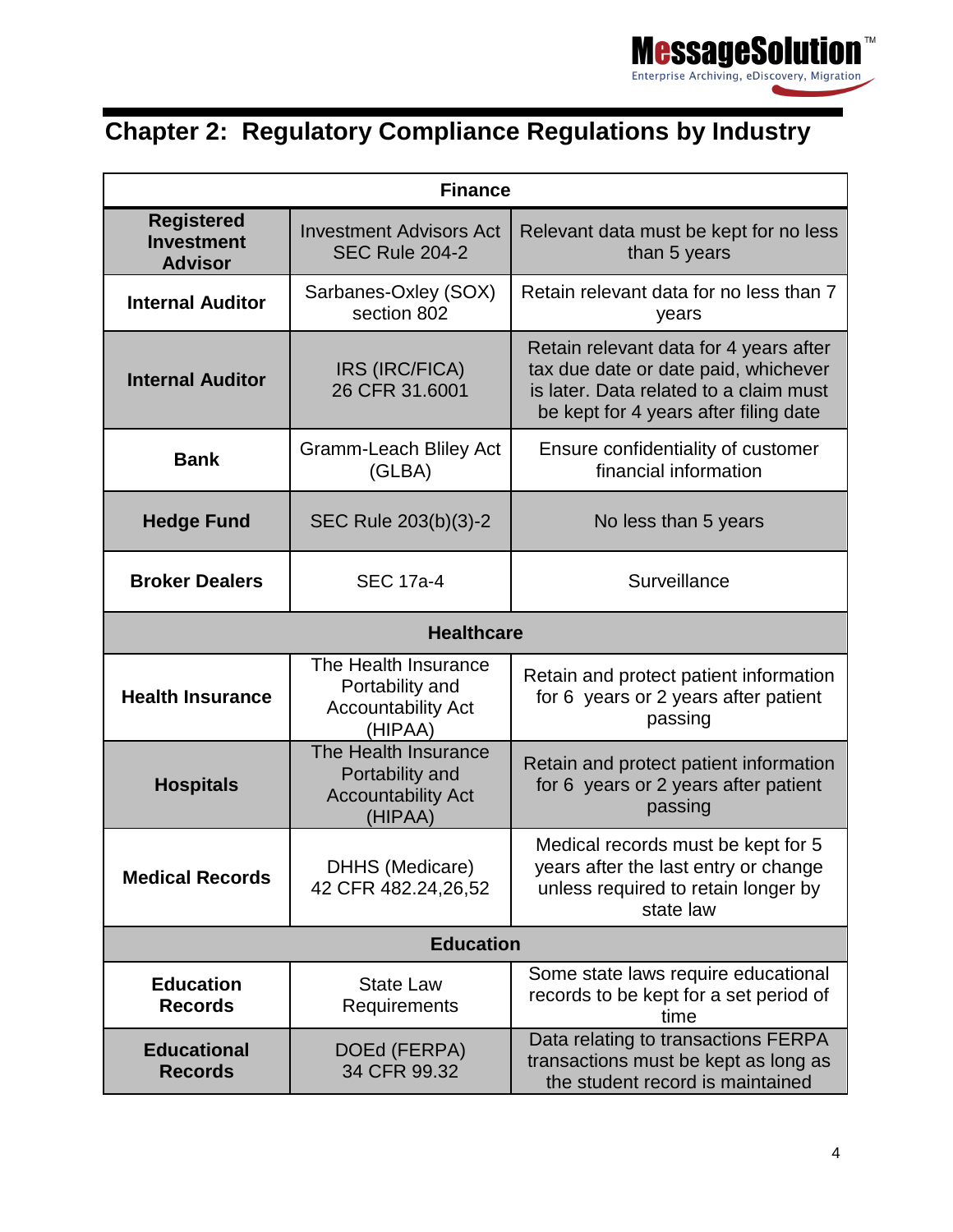<mark>e</mark>ssageSolu Enterprise Archiving, eDiscovery, Migration

**Financial Aid** DOEd 34 CFR 74.53 34 CFR 80.42 Records of education grants and other financial awards must be kept for 3 years after submission of final report **Business Employment** EEOC (ADA et al) 29 CFR 1602.14,21,28,40,49 Employment records for be kept for 1- 2 years **Records** DOL (FLSA) 29 CFR 516.5 Payroll records, contracts or collective bargaining agreements, and other information must be kept for 3years **Business Records** DOL (FLSA) 29 CFR 516.6 Basic business records must be retained for 2 years **Welfare and Pension Records** DOL (WPPDA) 20 CFR 10.410 Reports under the Welfare and Pensions Plan Disclosure Act must be kept for 5 years **Welfare and Pension Records** DOL (ERISA). 29 CFR 4007.10 Employment records relating to pension and benefit plans must be kept for 6 years **Safety Records** DOL (OSHA) 29 CFR 1910.1020 Data relating to employee exposure or safety records must be retained for 30 years **Research & Intellectual Property Contract or Grant-Funded Research** Local Policies based on NIH, EPA GLP, FDA GLP, FDA GCP et al Records associated with contract or grant-funded research must generally be kept for 3-5 years **Animal Research NIH, USDA, PHS** Animal Research Records must be kept for 3 years after end of activity **Research Data OMB-A110.53** 2CFR 215 Research data must be kept for 3 years after research or audit is complete, whichever is later **Environmental Research** EPA (GCP/GLP) 21 CFR 160.195 Records relating to EPA-controlled research must be kept for 2-5 years **Biology Research** FDA (GCP/GLP) 21 CFR 58.195 21 CFR 312.57,62 21 CFR 812.140 Records relating to FDA-controlled research must be kept for 2-5 years **National Science Foundation Grant Research** NSF Grant Policy NSF 02151 sect. 350a All records and supporting documentation relating to a NSF grant must be kept for 3 years after the award period, report submission or end of related proceedings **Patents** USPTO 37 CFR There are no specified regulations, but best practice is patent term plus any extensions

**For more information, please visit us at [www.MessageSolution.com](http://www.messagesolution.com/)**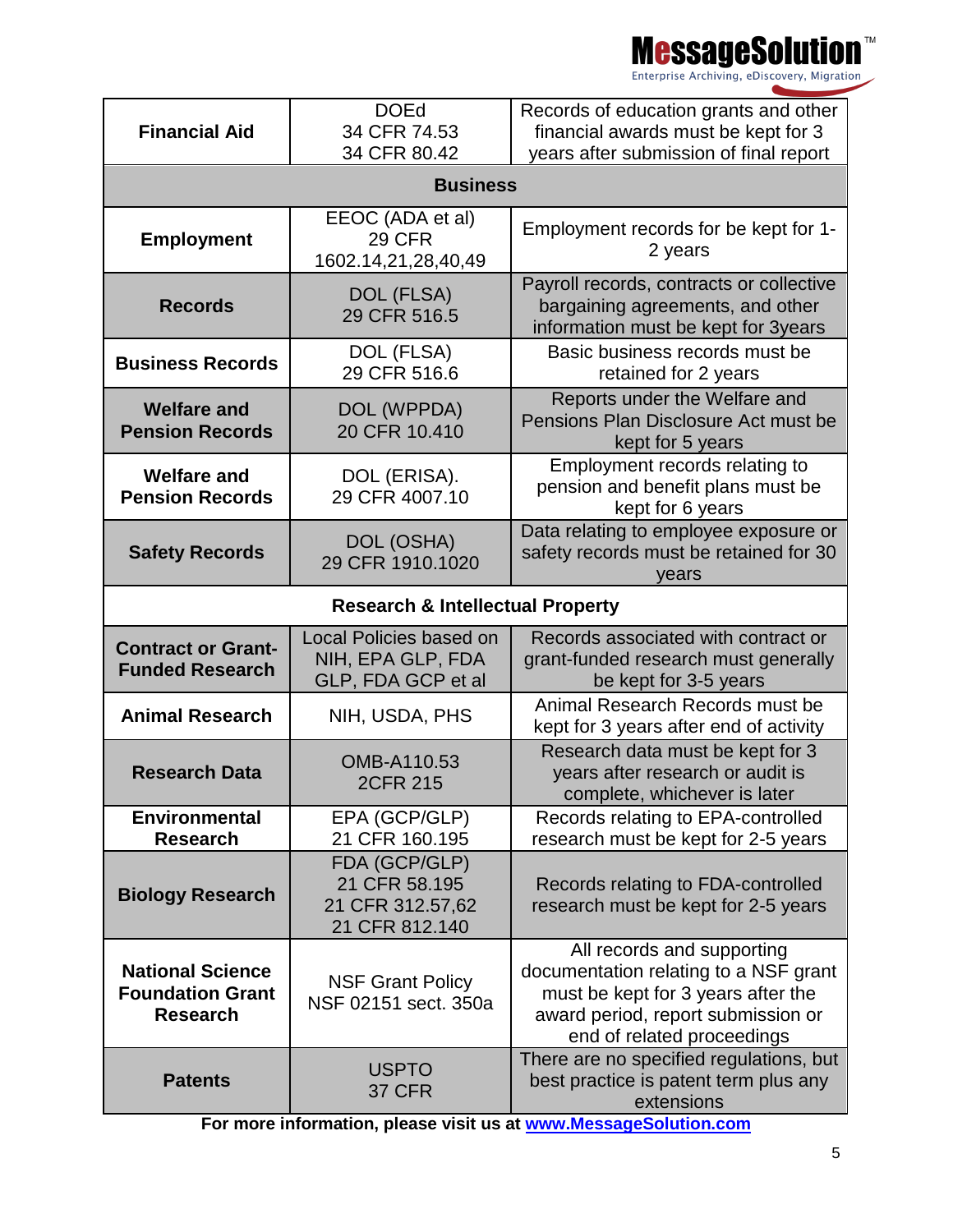

# <span id="page-5-0"></span>**Chapter 3: Regulatory Compliance Regulations by Country**

| <b>USA</b>                                                                               |                                                                |                                                                                                                                                                                      |  |  |  |  |  |  |  |
|------------------------------------------------------------------------------------------|----------------------------------------------------------------|--------------------------------------------------------------------------------------------------------------------------------------------------------------------------------------|--|--|--|--|--|--|--|
| <b>Civil Procedure</b>                                                                   | <b>FRCP</b>                                                    | Rule 34(a) was amended to include<br>discovery of data compilations Rule<br>26. Duty to Disclose; General<br><b>Provisions Governing Discovery</b><br>eDiscovery Federal Rules 16(b) |  |  |  |  |  |  |  |
| <b>General Business</b>                                                                  | <b>FRCP</b>                                                    | 26(f): Meet and Confer on Data<br>Sources: April 29, 2015 Supreme<br>Court<br>Rule 37(f) provides safe harbor<br>(protection against sanctions) Legal<br>Hold                        |  |  |  |  |  |  |  |
|                                                                                          | <b>Canada</b>                                                  |                                                                                                                                                                                      |  |  |  |  |  |  |  |
| <b>Financial Services</b><br><b>HealthCare</b><br><b>Public Sector</b>                   | <b>Mutual Fund Dealers</b><br>Association (MFDA)<br>PIPEDA29.7 | <b>Mutual Fund Dealers Association</b><br>$\bullet$<br>(MFDA)<br><b>Mutual Fund Dealers</b><br>Association (MFDA)<br><b>PIPEDA</b>                                                   |  |  |  |  |  |  |  |
|                                                                                          | <b>EU</b>                                                      |                                                                                                                                                                                      |  |  |  |  |  |  |  |
| <b>EU Retail</b><br>Organizations, &<br>those Doing<br><b>Business with end</b><br>users | <b>General Data Protection</b><br>Regulation<br>(GDPR)         | Art. 85 GDPR<br>Processing and freedom of expression<br>and information<br>Chapter 3 (Art. $12 - 23$ )<br>Rights of the data subject<br>https://gdpr-info.eu/chapter-3/              |  |  |  |  |  |  |  |
| <b>Educational</b><br><b>Records</b>                                                     | DOEd (FERPA)<br>34 CFR 99.32                                   | Data relating to transactions FERPA<br>transactions must be kept as long as<br>the student record is maintained                                                                      |  |  |  |  |  |  |  |
| <b>Financial Aid</b>                                                                     | <b>DOEd</b><br>34 CFR 74.53<br>34 CFR 80.42                    | Records of education grants and other<br>financial awards must be kept for 3<br>years after submission of final report                                                               |  |  |  |  |  |  |  |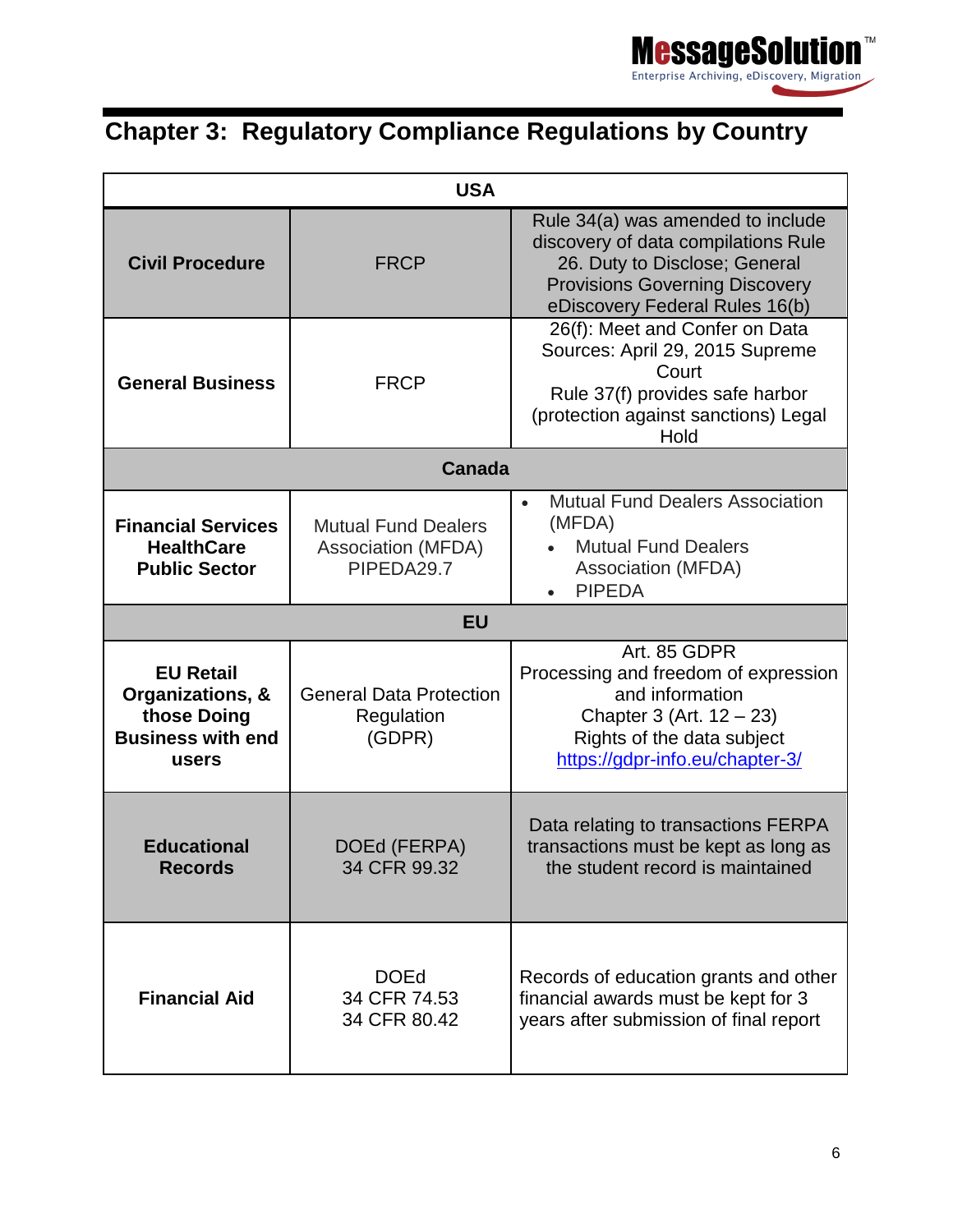

| <b>UK</b>                                                                                                                                               |                                                                                             |                                                                                                                                                                                                                                                                                                                            |  |  |  |  |  |  |
|---------------------------------------------------------------------------------------------------------------------------------------------------------|---------------------------------------------------------------------------------------------|----------------------------------------------------------------------------------------------------------------------------------------------------------------------------------------------------------------------------------------------------------------------------------------------------------------------------|--|--|--|--|--|--|
| <b>Field of Financial</b><br>Controller and<br>Processor (Applied<br>to all organizations<br>that control and<br>process the<br>personal data in<br>EU) | The Data Protection Act<br>1998 (c 29) is a United<br>Kingdom Act of<br>Parliament<br>(DPA) | Designed to protect personal data<br>stored on computers<br>or in an organized paper filing system<br>Any data processing transfer activity involving<br>sensitive data, data on creditworthiness and<br>data relating to criminal or administrative<br>offences is subject, in principle, to prior<br>approval by the DPA |  |  |  |  |  |  |
| <b>Information</b><br><b>Security</b><br><b>Management</b>                                                                                              | <b>British Standards</b><br>Institution                                                     | BS 4783, BS 7799/ISO 17799, BS<br>ISO 15489-1                                                                                                                                                                                                                                                                              |  |  |  |  |  |  |
| <b>Risk Management</b>                                                                                                                                  | <b>British Standards</b><br>Institution                                                     | BS 7799 Part 3 was published in 2005,<br>covering risk analysis and management. It<br>aligns with ISO/IEC 27001.                                                                                                                                                                                                           |  |  |  |  |  |  |
| <b>Records</b>                                                                                                                                          | DOL (FLSA)<br>29 CFR 516.5                                                                  | Payroll records, contracts or collective<br>bargaining agreements, and other<br>information must be kept for 3 years                                                                                                                                                                                                       |  |  |  |  |  |  |
| <b>Public Sector</b>                                                                                                                                    | Freedom of Information<br>Act 2000                                                          | An Act to make provision for the<br>disclosure of information held by<br>public authorities or by persons<br>providing services for them and to<br>amend the Data Protection Act 1998<br>and the Public Records Act 1958; and<br>for connected purposes                                                                    |  |  |  |  |  |  |
| <b>Business Records</b>                                                                                                                                 | DOL (FLSA)<br>29 CFR 516.6                                                                  | Basic business records must be<br>retained for 2 years                                                                                                                                                                                                                                                                     |  |  |  |  |  |  |
| <b>Welfare and</b><br><b>Pension Records</b>                                                                                                            | DOL (WPPDA)<br>20 CFR 10.410                                                                | Reports under the Welfare and<br>Pensions Plan Disclosure Act must be<br>kept for 5 years                                                                                                                                                                                                                                  |  |  |  |  |  |  |
| DOL (ERISA).<br><b>Welfare and</b><br>29 CFR 4007.10<br><b>Pension Records</b>                                                                          |                                                                                             | Employment records relating to<br>pension and benefit plans must be<br>kept for 6 years                                                                                                                                                                                                                                    |  |  |  |  |  |  |
| DOL (OSHA)<br><b>Safety Records</b><br>29 CFR 1910.1020                                                                                                 |                                                                                             | Data relating to employee exposure or<br>safety records must be retained for 30<br>years                                                                                                                                                                                                                                   |  |  |  |  |  |  |
|                                                                                                                                                         | Germany                                                                                     |                                                                                                                                                                                                                                                                                                                            |  |  |  |  |  |  |
| <b>Contract or Grant-</b><br><b>Funded Research</b>                                                                                                     | Local Policies based on<br>NIH, EPA GLP, FDA<br>GLP, FDA GCP et al                          | Records associated with contract or<br>grant-funded research must generally<br>be kept for 3-5 years                                                                                                                                                                                                                       |  |  |  |  |  |  |
| <b>Tax Records</b>                                                                                                                                      | <b>German Principles of</b><br>Data Access and the<br><b>Auditability of Digital</b>        | The German Tax Code controls the<br>requirements for tax-relevant emails.<br>Pursuant to the Tax Code, tax-                                                                                                                                                                                                                |  |  |  |  |  |  |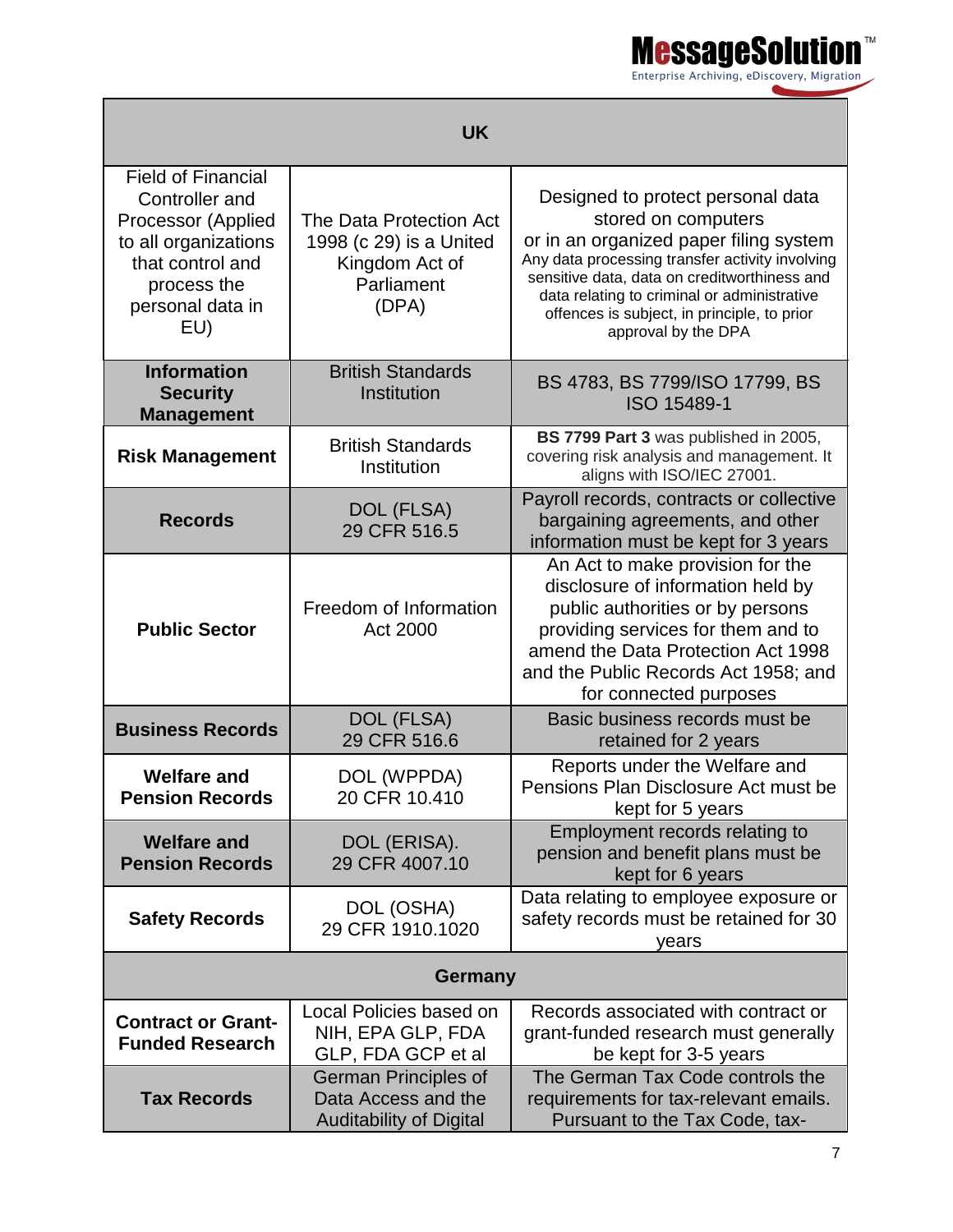

|                        | Records (GDPdU), a set<br>of administrative<br>instructions | relevant emails must be retained for<br>either six or 10 years            |
|------------------------|-------------------------------------------------------------|---------------------------------------------------------------------------|
| <b>Animal Research</b> | NIH, USDA, PH                                               | Animal Research Records must be<br>kept for 3 years after end of activity |

**For more information, please visit us at [www.MessageSolution.com](http://www.messagesolution.com/)**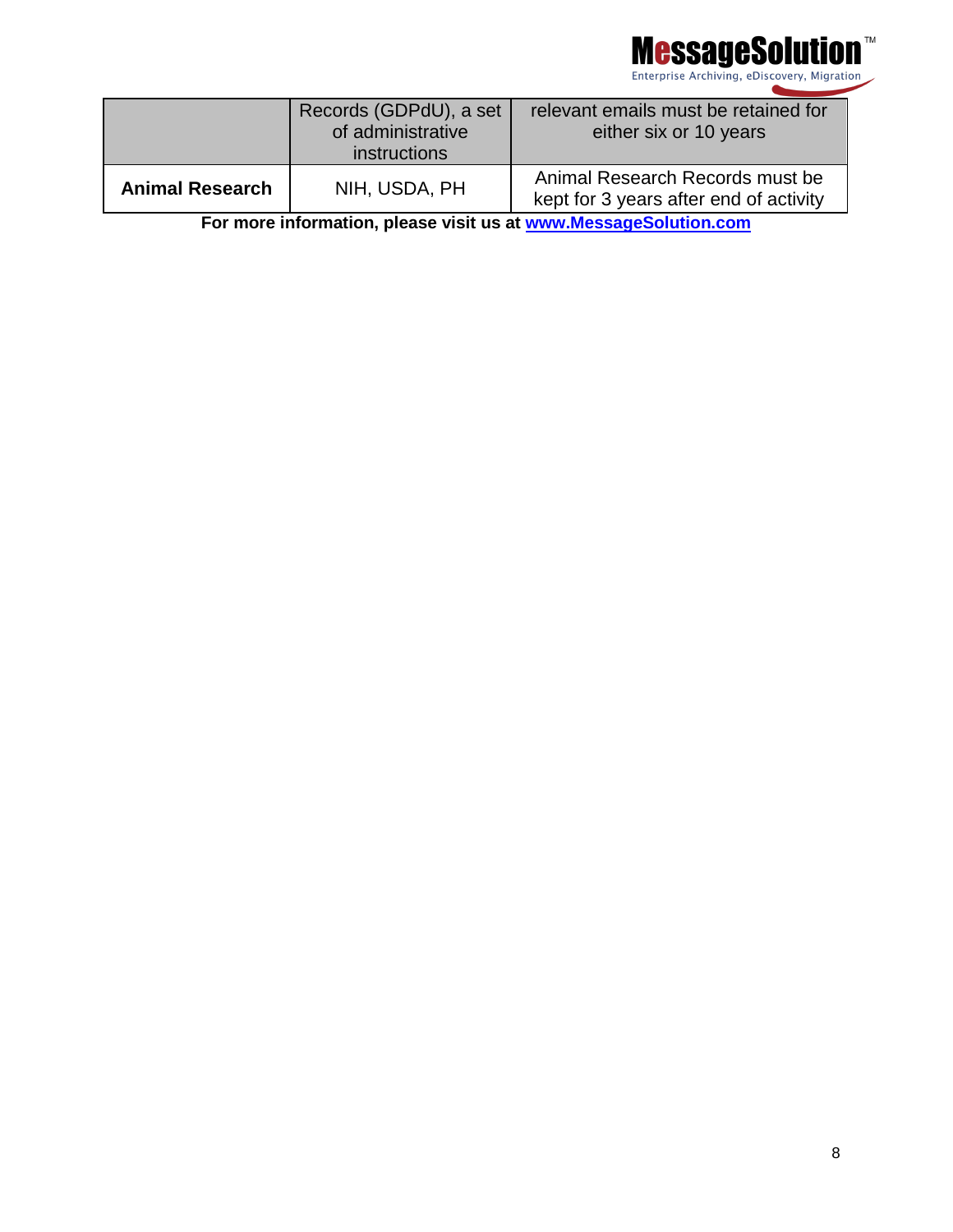

# **Chapter 4: Archiving for Regulatory Compliance with MessageSolution Enterprise Information Archive**

## **Real-Time or Journal Archiving**

One almost universal aspect of compliance, no matter what regulations your company falls under, is capture and retention of all relevant emails and attachments. Organizations using MessageSolution Enterprise Email Archive for compliance utilize our real-time, or journal, archiving feature. The MessageSolution archiving system connects to your mail server's existing journal mailbox (for Exchange, Domino, Lotus Notes, Kerio, Imail, Zimbra etc.) and intercepts every incoming, outgoing or internal piece of email and immediately archives it before it can be deleted or altered in any way.

#### **Multi-Tiered Access Permissions with Granular Feature Control**

Many compliance regulations specifically require limiting internal access to certain electronic information, usually confidential medical records, financial statements and other highly private information. The archiving system allows the administrator to enact multi-tiered access permissions for individual users or user groups based on things like department or clearance level. Features like archive access, archiving, stubbing and delete functionality and data restoring capabilities can all be independently enabled for each user or user group.

| <b>MessageSolution</b><br>Qualtomer Driven Trusted Partne                              | Enterprise Archiving VERSION 6.0 |                      |                         |                   |                         |                |                  |                                  |             |  |  |
|----------------------------------------------------------------------------------------|----------------------------------|----------------------|-------------------------|-------------------|-------------------------|----------------|------------------|----------------------------------|-------------|--|--|
| Current path: Basic Settings -> User Management<br><b>Email Archiving</b><br>$\bullet$ |                                  |                      |                         |                   |                         |                |                  |                                  |             |  |  |
| <b>User Accounts Management</b><br>$\circledcirc$<br><b>Basic Settings</b>             |                                  |                      |                         |                   |                         |                |                  |                                  |             |  |  |
| SMTP Connection<br>Network                                                             | <b>User Accounts</b>             | <b>Archive Users</b> |                         | <b>Stub Users</b> |                         |                |                  |                                  |             |  |  |
| Authentication Servers                                                                 |                                  |                      |                         |                   |                         |                |                  |                                  |             |  |  |
| Email Servers                                                                          | Domain Name:                     | All                  | $\overline{\mathbf{v}}$ |                   | Search                  |                | Add              | Update                           |             |  |  |
| oranno                                                                                 |                                  |                      |                         |                   |                         |                |                  | Number of users:: 44 Page 1 of 1 |             |  |  |
| User Management                                                                        | Name                             | <b>User Name</b>     | Edit                    | Restore Emails    | Access                  | $\Box$ Restore | $\Box$ Archiving | $\Box$ Stub                      | $\Box$ Dele |  |  |
| <b>Outrolling Emiss</b>                                                                | <b>Beth Test</b>                 | balberts             | Edit                    | restore emails    | $\overline{\mathbf{v}}$ | ▽              | 罓                | □                                | □           |  |  |
| Repository                                                                             | external audit                   | externalaudit        | Edit                    | restore emails    | ☑                       | ☑              | 罓                | □                                | $\Box$      |  |  |
| Distribute Server                                                                      |                                  | Jeff <sub>L</sub>    | Edit                    | restore emails    | ⊽                       | ⊽              |                  | □                                | П           |  |  |
| Backup Settings                                                                        | support 1                        | support1             | Edit                    | restore emails    | $\triangledown$         | ☑              | ☑                | ☑                                | $\square$   |  |  |
| Ldap Filter                                                                            | tst user                         | testuser             | Edit                    | restore emails    | ▽                       | ☑              | ☑                | $\Box$                           | $\Box$      |  |  |
| $\odot$<br><b>Archiving Rules</b>                                                      | Admin                            | 7#Admin              | Edit                    | restore emails    | ☑                       | ☑              | ☑                | П                                | □           |  |  |
| ❺<br><b>Search Emails</b>                                                              | Ashley                           | 7#Ashley             | Edit                    | restore emails    | $\overline{\mathbf{v}}$ | ▽              | г                | $\Box$                           | $\Box$      |  |  |
| $\odot$<br><b>Classification</b>                                                       | Sherwin                          | 7#Sherwin            | Edit                    | restore emails    | ☑                       | ☑              | ☑                | □                                | О           |  |  |
|                                                                                        | Accounting                       | accounting           | Edit                    | restore emails    | ⊽                       | ⊽              | ☑                | П                                | □           |  |  |
| $\odot$<br>System Tools                                                                | Administrator                    | Administrator        | Edit                    | restore emails    | $\triangledown$         | ☑              | ☑                | □                                | □           |  |  |
| ❺<br><b>图/Log</b>                                                                      | Ashley Coover                    | ashley.c             | Edit                    | restore emails    | ☑                       | ▽              | ▽                | ☑                                | □           |  |  |
|                                                                                        | Ben Betparoo                     | ben.b                | Edit                    | restore emails    | $\triangledown$         | ☑              |                  |                                  | п           |  |  |

EEA fully integrates with email clients directory services (like Active Directory, Domino Directory, GroupWise eDirectory, etc). Among other perks, this allows the system administrator to import all users/user groups directly from the email directory service.

#### **Possible email archive access capabilities include:**

Administrator(s): Unlimited access capabilities, Auditor/Legal configuration access, delete capabilities

User(s): Search, retrieve, restore, and configurable delete capabilities for their personal archive and for designated custodian archives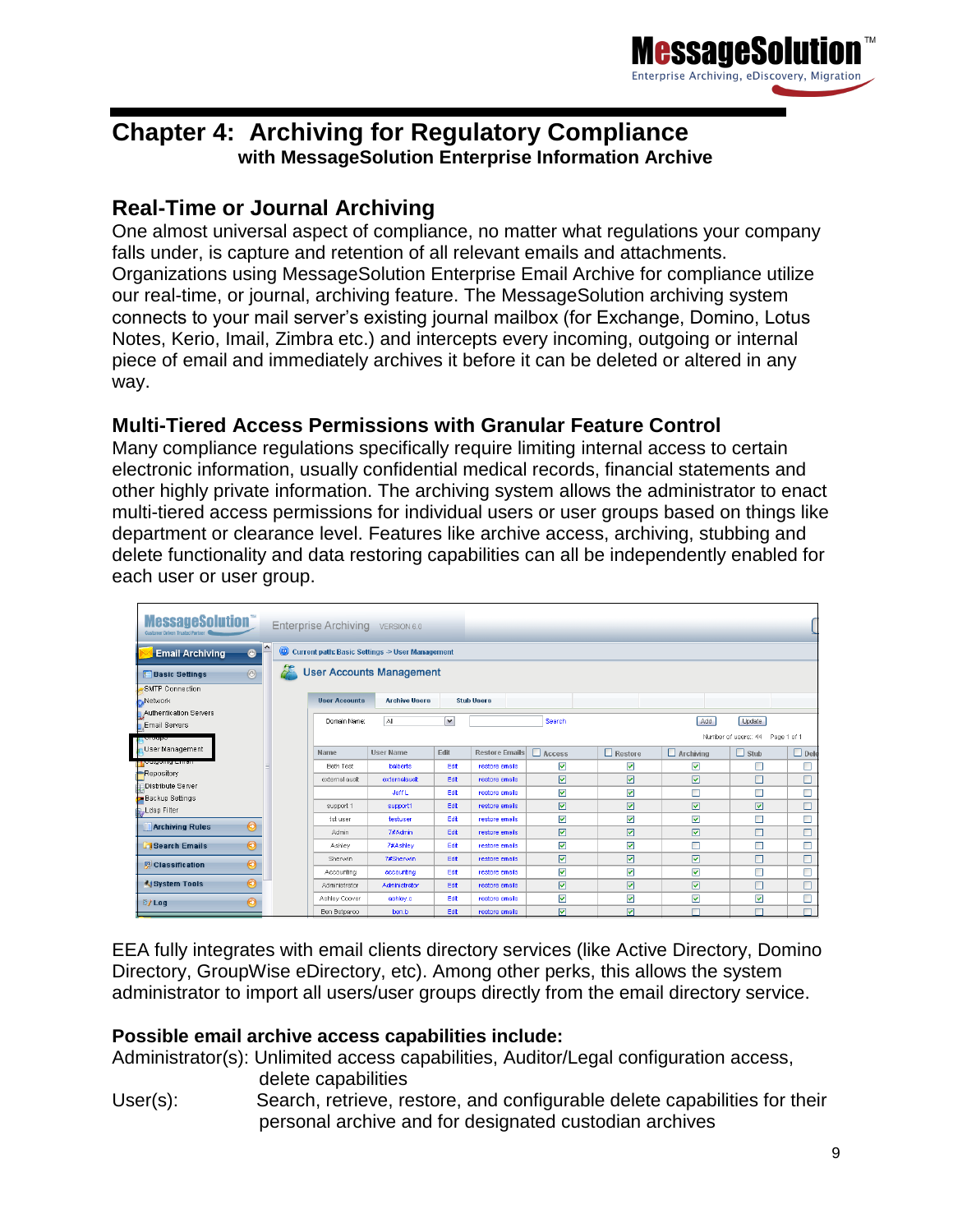

#### **Policy-Driven Information Archiving**

We know that effective policies are the backbone of compliance efforts, which is why Enterprise Email Archive's archiving rules are based on administrator-determined policies. Enterprise Email Archive allows you to create an unlimited amount of archiving policies by specifying email retention periods, storage repositories, filtration rules, size of messages to stub, stubbing of email contents and/or attachments, and other parameters. Apply specific policies to entire geographic locations, departments, or teams, all the way down to the individual user level. Set multiple repositories to manage storage hierarchically.

#### **Automated Email Management**

Unless users adhere to their company's email use guidelines, even the best compliance-geared policy is ineffective. Enterprise Email Archive gives management a tool to enforce email use policies automatically. IT and non-IT employees will no longer be responsible for managing email inbox storage, giving employees back anywhere from minutes to hours every week. With Enterprise Email Archive, management will not need to impose mailbox quotas; users, in turn, will have no need to create desktop archive files (PST, NSF files, etc.).

#### **Auditor/Legal Access**

Administrators may also configure Auditor/Legal Access for third party auditors or internal legal console as needed. With Auditor/Legal Access, auditors or attorneys will be able to independently search and access selected custodians' mailboxes.

### **Random Sampling**

When an audit is performed, random sampling is typically used in lieu of overseeing every piece of archived mail. With MessageSolution Random Sampling feature, auditors can set granular parameters for the sample. While mostly used by brokers and dealers under the FCC, random sampling is to monitor insider trading and information control.

| Current path: Compliance -> EmailSampling Policy<br>$\left( \mathbf{D}\right)$ |  |  |  |  |  |  |  |
|--------------------------------------------------------------------------------|--|--|--|--|--|--|--|
| <b>Sampling Policy</b>                                                         |  |  |  |  |  |  |  |
| Policy Name: Broker/Dealer<br>(*Sampling name must be unique.)                 |  |  |  |  |  |  |  |
| Ratio: 5<br>%                                                                  |  |  |  |  |  |  |  |
| Start Time: every day<br>30<br> 14                                             |  |  |  |  |  |  |  |
| Time Range: Set Sampling Da                                                    |  |  |  |  |  |  |  |
| days before email<br>Iо                                                        |  |  |  |  |  |  |  |
| Sampling Group: Group<br>Exchange Servers<br>$\overline{\phantom{a}}$          |  |  |  |  |  |  |  |
| Add                                                                            |  |  |  |  |  |  |  |
| Delete                                                                         |  |  |  |  |  |  |  |
| Delete All                                                                     |  |  |  |  |  |  |  |
|                                                                                |  |  |  |  |  |  |  |
|                                                                                |  |  |  |  |  |  |  |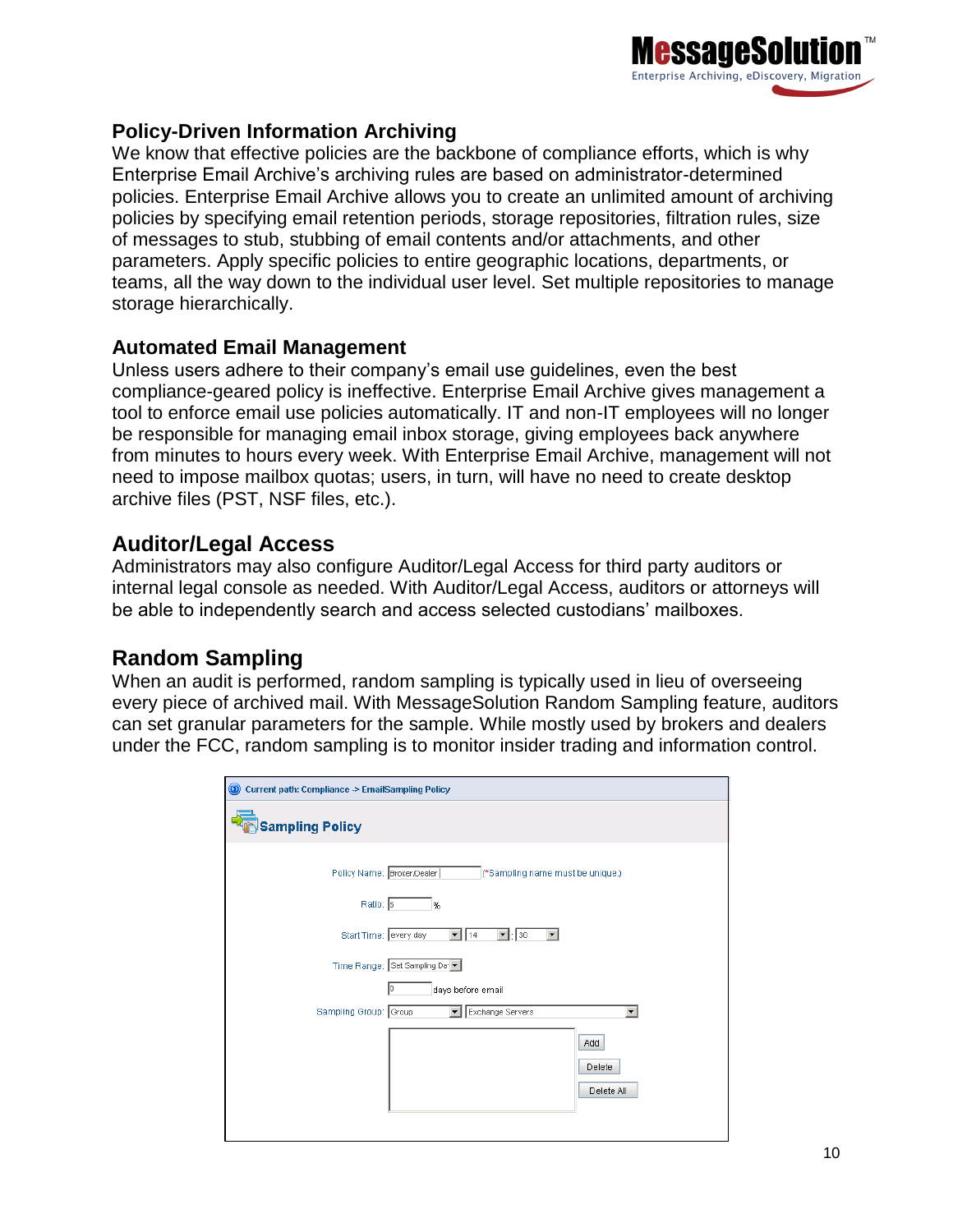

## **Email Archive Monitoring Reports**

Enterprise Email Archive tracks archiving processes and user activity within the archive, maintaining multiple reports:

**Search Report** -- details who searched and when; terms used to search; number of queries returned

**Access Report** -- monitors who accessed the archive, what action was taken; actions include view, download, restore, log in, etc.

**Archiving Report** -- which email boxes are being archived; how many messages are in the email box; size user is occupying in archive storage repository

**Status Reports** -- reflect the current state of the archiving application and system status. User, actions, IP addresses, subject, sender, and inquiries are some of the information available from the reports, which help provide a picture of the type of usage the archive is put to.

Reports can be exported and used in combination with other reports and reporting tools as part of litigation support or performance tuning.

| <b>MessageSolution</b><br>Enterprise Archiving VERSION 6.0<br><b>Quattomer Driven Trusted Partner</b> |                                                        |                                        |                  |                                     |                                        |      |           |                        |                            |                            |
|-------------------------------------------------------------------------------------------------------|--------------------------------------------------------|----------------------------------------|------------------|-------------------------------------|----------------------------------------|------|-----------|------------------------|----------------------------|----------------------------|
| 0<br>Current path: log -> Search Log<br><b>Email Archiving</b><br>$\bullet$                           |                                                        |                                        |                  |                                     |                                        |      |           |                        |                            |                            |
| $\odot$<br><b>Dasic Settings</b><br><b>Search Report</b>                                              |                                                        |                                        |                  |                                     |                                        |      |           |                        |                            |                            |
| $\bullet$<br><b>Archiving Rules</b>                                                                   |                                                        |                                        |                  |                                     |                                        |      |           |                        |                            |                            |
| $\odot$<br><b>Search Emails</b>                                                                       | $\checkmark$<br>User Name<br>Frequent Search<br>Search |                                        |                  |                                     |                                        |      |           |                        |                            |                            |
| $\odot$<br><b>D</b> Classification                                                                    |                                                        | User Name Searched User Search Subject |                  |                                     | <b>Content &amp; Attachment Sender</b> |      | Recipient | Other type             | <b>File Extension Sear</b> |                            |
| $\odot$<br><b>System Tools</b>                                                                        | administrator administrator                            |                                        | aqain            | search contains all<br>$ $ of $\pm$ | contains all of :                      | is : | is :      | contains all<br>of :   |                            | Past                       |
| $^{\circledR}$<br>图/Log                                                                               | administrator administrator                            |                                        | search<br>again  | contains all<br>of :                | contains all of :                      | is : | is :      | contains all<br>of :   |                            | Past                       |
| Archive Status<br>Restore Mailbox Status                                                              |                                                        | Administrator Administrator            | search<br>again  | contains all<br>of:                 | contains all of :                      | is : | lis:      | contains all.<br>of :  |                            | Last <sup>-</sup><br>month |
| Archive History<br>Contact Support<br>Search Log                                                      | administrator administrator                            |                                        | again            | search contains all<br>of :         | contains all of :                      | is : | is:       | contains all<br>of :   |                            | Past<br>year:              |
| Access Log<br>Archiving Report                                                                        | administrator administrator                            |                                        | search<br>aqain  | contains all<br>of :                | contains all of :                      | is : | is:       | contains all<br>of :   |                            | Past<br>year:              |
| Dashboard Report<br>Classification Chart                                                              | administrator administrator                            |                                        | search<br>aqain  | contains all<br>of:                 | contains all of :                      | is : | is :      | contains all<br>of:    |                            | Past<br>years              |
| Message Report<br><b>ZEmail Monitor Report</b>                                                        | administrator administrator                            |                                        | search<br>anain. | contains all<br>l of i              | contains all of :                      | is : | is :      | contains all<br>$nf$ . |                            | Past<br>vears              |

## **Bottom Line: Streamline Infrastructure, Improve Operations**

With all your organization's data centralized in Enterprise Email Archive's collection folders, you can refine email data to further analysis and distribution. With mailbox quotas no longer required and each user capable of searching his/her own archive from any location, the time consuming task of managing one's inbox is eliminated, allowing staff to focus on the business at hand. Enterprise Email Archive relieves IT staff of hours of manually managing storage, all while ensuring total compliance.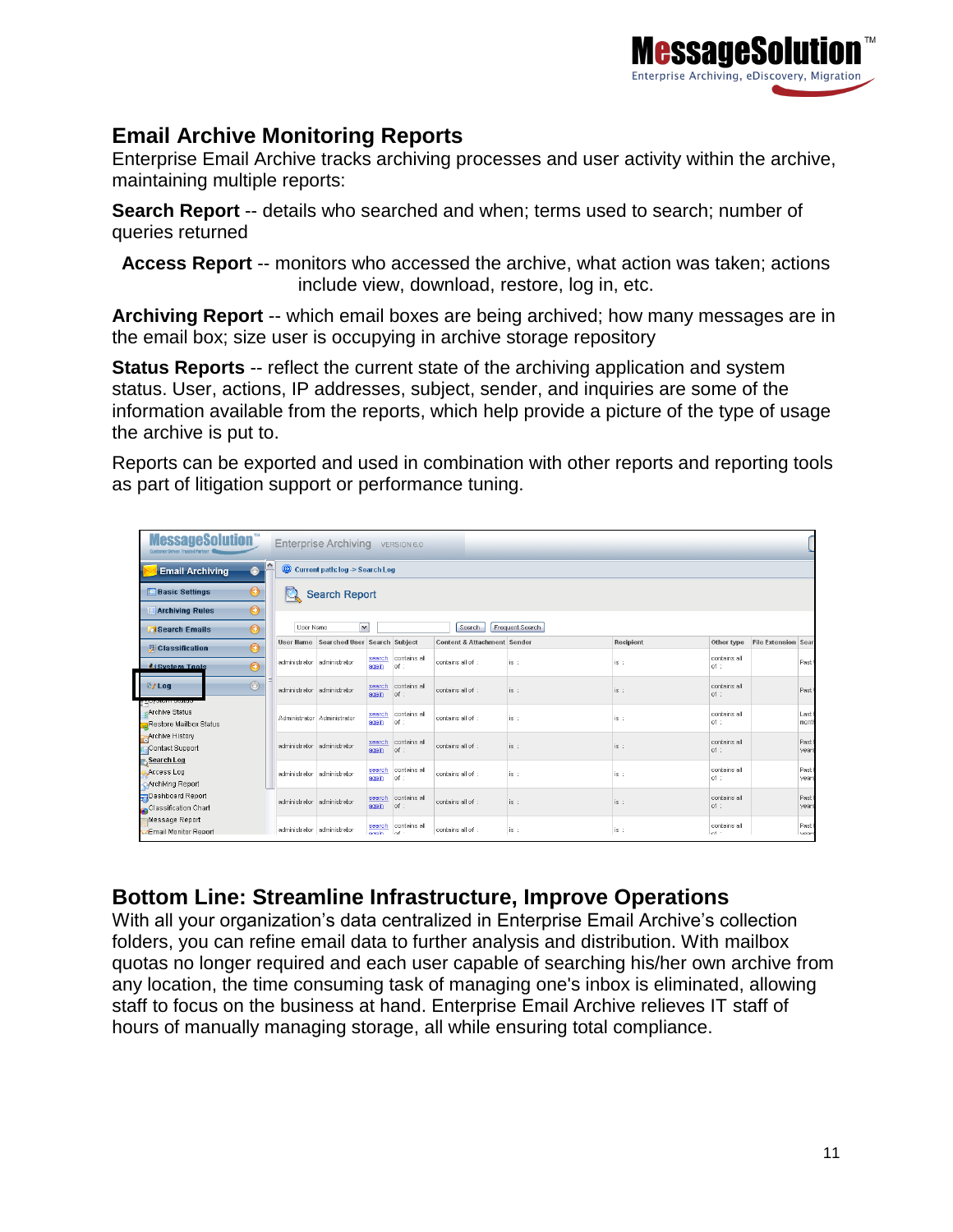

# <span id="page-11-0"></span>**Chapter 5: Commonly Encountered Global and Federal Regulations Dealing with Electronic Stored Information (ESI) Management & Retention**

# **Code of Federal Regulations (CFR)**

The Code of Federal Regulations (CFR) is the codification of the general and permanent rules and regulations (sometimes called administrative law) published in the Federal Register by the executive departments and agencies of the federal government of the United States. Many titles of the regulations deal with the handling and accessibility of electronic communications and documents as well as internal data management requirements.

<http://www.archives.gov/federal-register/cfr/>

### **The Fair Labor Standards Act (FLSA)**

The Fair Labor Standards Act 1938 (FLSA), also referred to as the Wages and Hours Bill, is a federal statute of the United States dedicated to regulating and enforcing labor standard in the job market. It requires that employment records such as payroll records, contracts, etc be retained.

http://www.dol.gov/compliance/laws/comp-flsa.htm#.UKWJ\_eTWK8o

## **Gramm-Leach Bliley Act (GLBA)**

The Gramm–Leach–Bliley Act (GLB), also known as the Financial Services Modernization Act of 1999, mandates that both internal and external safeguards and limited access be applied to electronic records and communications to protect client confidentiality.

http://www.gpo.gov/fdsys/pkg/PLAW-106publ102/pdf/PLAW-106publ102.pdf

## **Health Insurance Portability and Accountability Act (HIPAA)**

The Health Insurance Portability and Accountability Act of 1996 (HIPAA) is designed to protect health insurance coverage for workers and their families when they change or lose their jobs. Title II of HIPAA, known as the Administrative Simplification (AS) provisions, requires the establishment of national standards for electronic health care transactions and national identifiers for providers, health insurance plans, and employers.

<http://www.hipaa.com/>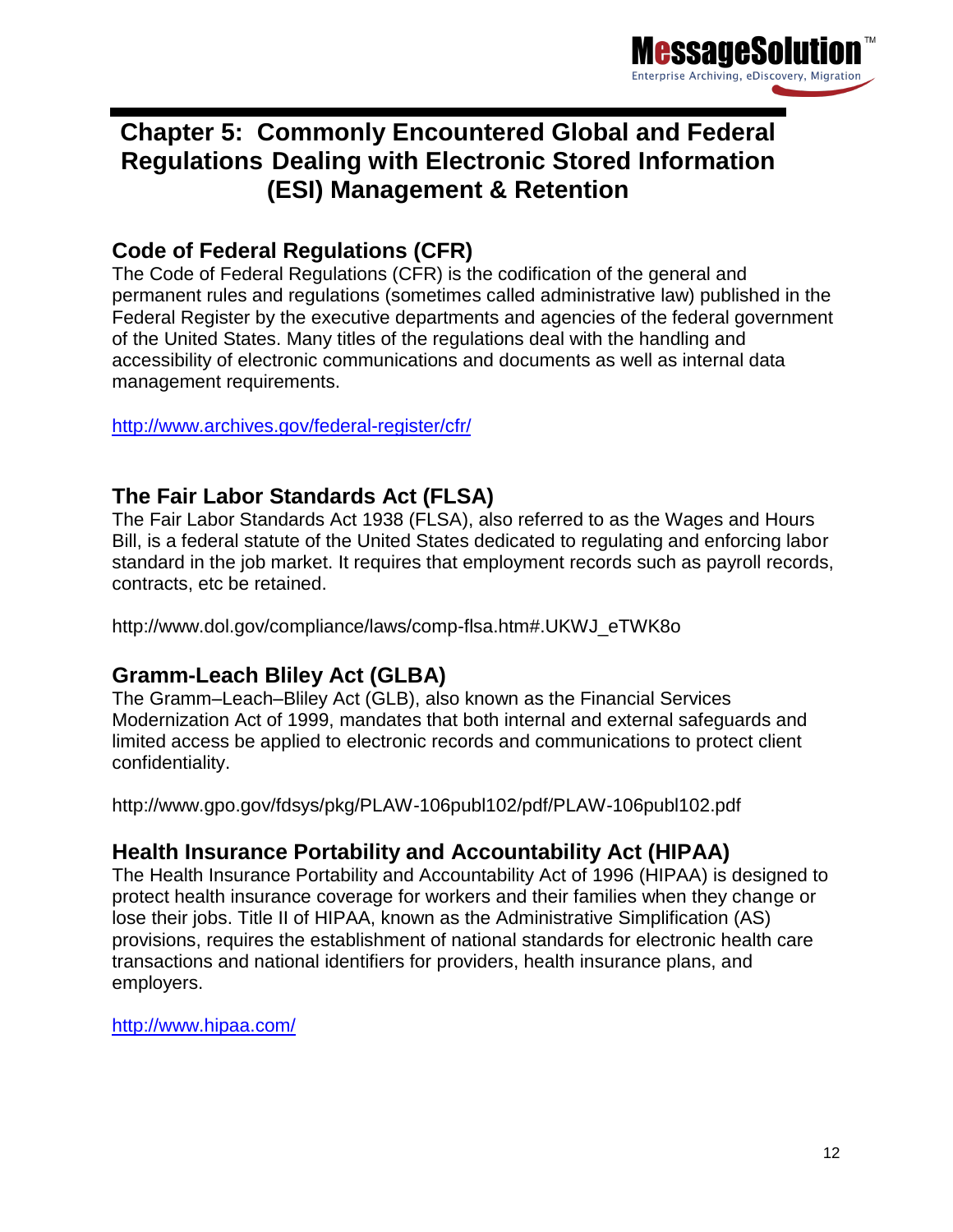

# **Investment Advisors Act of 1940 (IAA)**

The Investment Advisers Act (IAA) was passed in 1940 in order to monitor those who, for a fee, advise people, pension funds, and institutions on investment matters. It requires that all electronic communications, documents and records relating to investment advisory activities be available for audit by the SEC or state regulatory agency and for no less than 5 years.

<http://www.sec.gov/about/laws/iaa40.pdf>

## **US Occupational Safety and Health Administration (OSHA)**

The United States Occupational Safety and Health Administration (OSHA) is an agency of the United States Department of Labor dedicated to assuring safe and healthful working conditions for working men and women by setting and enforcing standards and by providing training, outreach, education and assistance. OSHA regulates the retention and management of all safety records and incident reports.

http://www.osha.gov/

## **Sarbanes-Oxley Act (SOX)**

T he Sarbanes–Oxley Act of 2002, also known as the 'Public Company Accounting Reform and Investor Protection Act' and 'Corporate and Auditing Accountability and Responsibility Act' is a United States federal law that sets new or enhanced standards for all U.S. public company boards, management and public accounting firms. It deals with regulatory audits based off unalterable records. It also mandates internal controls and other regulations designed to mainstream electronic record management.

http://uscode.house.gov/download/pls/15C98.txt.

## **Securities Exchange Commission (SEC)**

The Securities Exchange Commission (SEC) is a federal agency which holds primary responsibility for enforcing the federal securities laws and regulating the securities industry, the nation's stock and options exchanges, and other electronic securities markets in the USA. SEC Rules regulate topics from quarterly and bi-annual audits to data lifecycle management.

<http://www.sec.gov/rules/final.shtml>

# **US Department of Education (DOE)**

The US Department of Education (DOE) regulations the management of electronic communications and records that relate to any monetary student transactions relating all scholarships and grants. It also regulates compliance with the Family Educational Rights and Privacy Act (FERPA) relating to the confidentiality of student information.

http://www.ed.gov/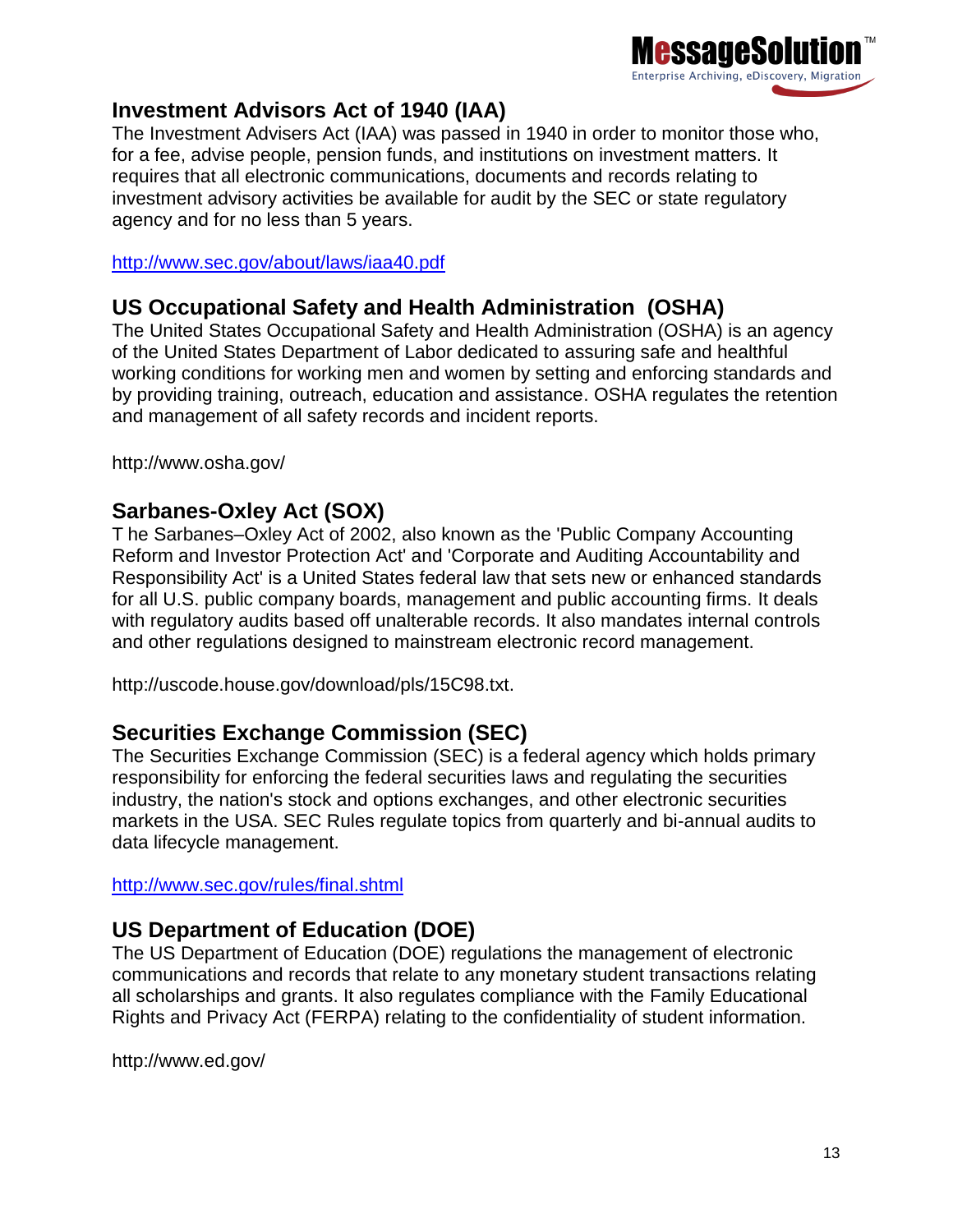

# **US Department of Health and Human Services (DHHS)**

The US Department of Health and Human Services (HHS) regulates the retention and management of electronic medical records and patient confidentiality.

http://www.hhs.gov/

# **US Department of Labor (DOL)**

The purpose of the US Department of Labor is to foster, promote, and develop the welfare of the wage earners, job seekers, and retirees of the United States; improve working conditions; advance opportunities for profitable employment; and assure workrelated benefits and rights. It regulates the management and retention of employee records and submitted reports.

http://www.dol.gov/

# **US Equal Employment Opportunity Commission (EEOC)**

The U.S. Equal Employment Opportunity Commission (EEOC) is a federal law enforcement agency that enforces laws against workplace discrimination. It regulates the retention and confidentiality of employment records and more.

http://www.eeoc.gov/